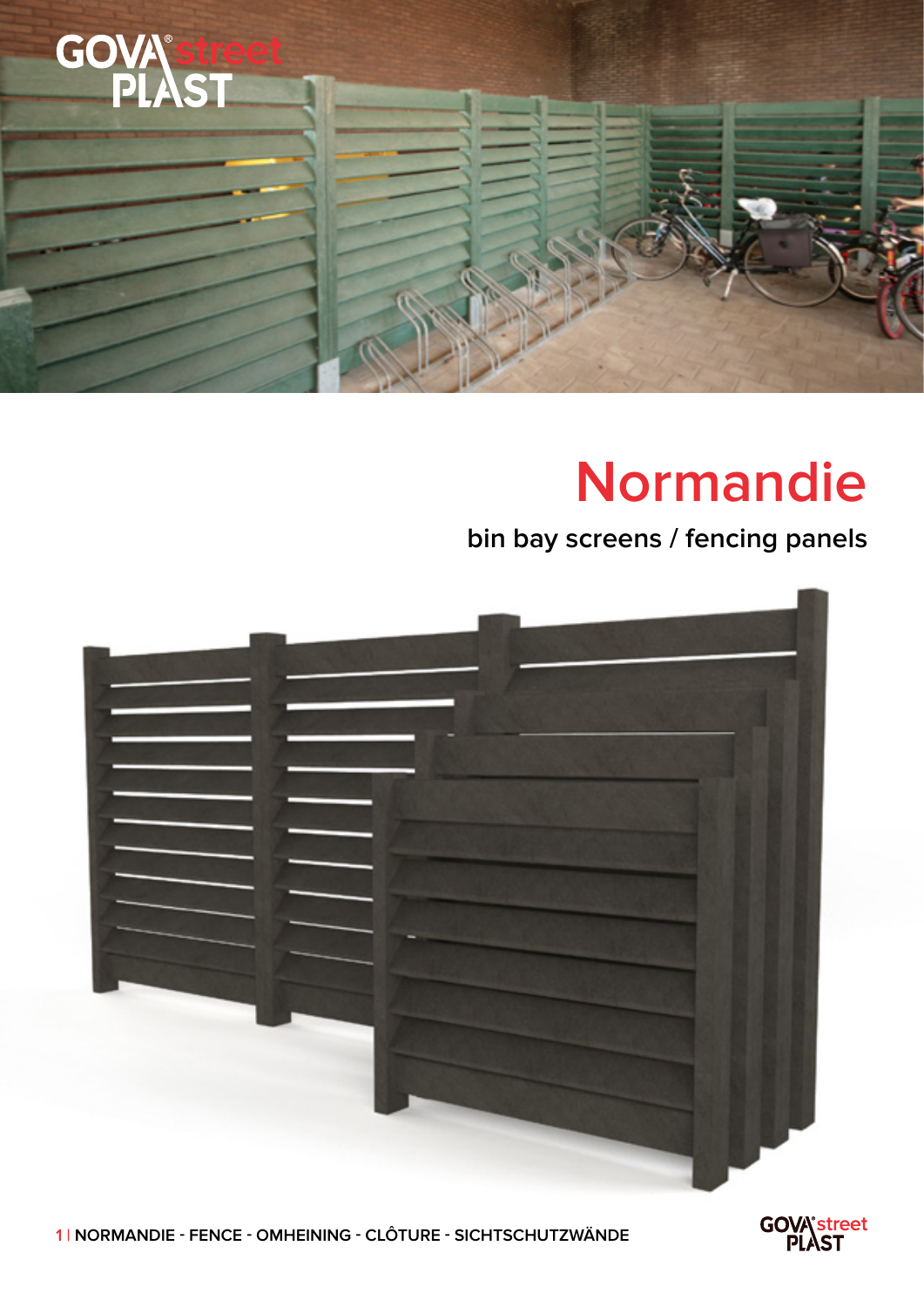## WEIGHT (kg)

|                            | 100 x H 125 (+H 60)<br>130 x H 125 (+H 60)  | 40<br>50 |
|----------------------------|---------------------------------------------|----------|
|                            | 100 x H 139 (+H 45)<br>130 x H 139 (+ H 45) | 60<br>70 |
|                            | 100 x H 153 (+H 30)<br>130 x H 153 (+H 30)  | 55<br>65 |
| 100 x H 180<br>130 x H 180 |                                             | 60<br>70 |



## **corner post**